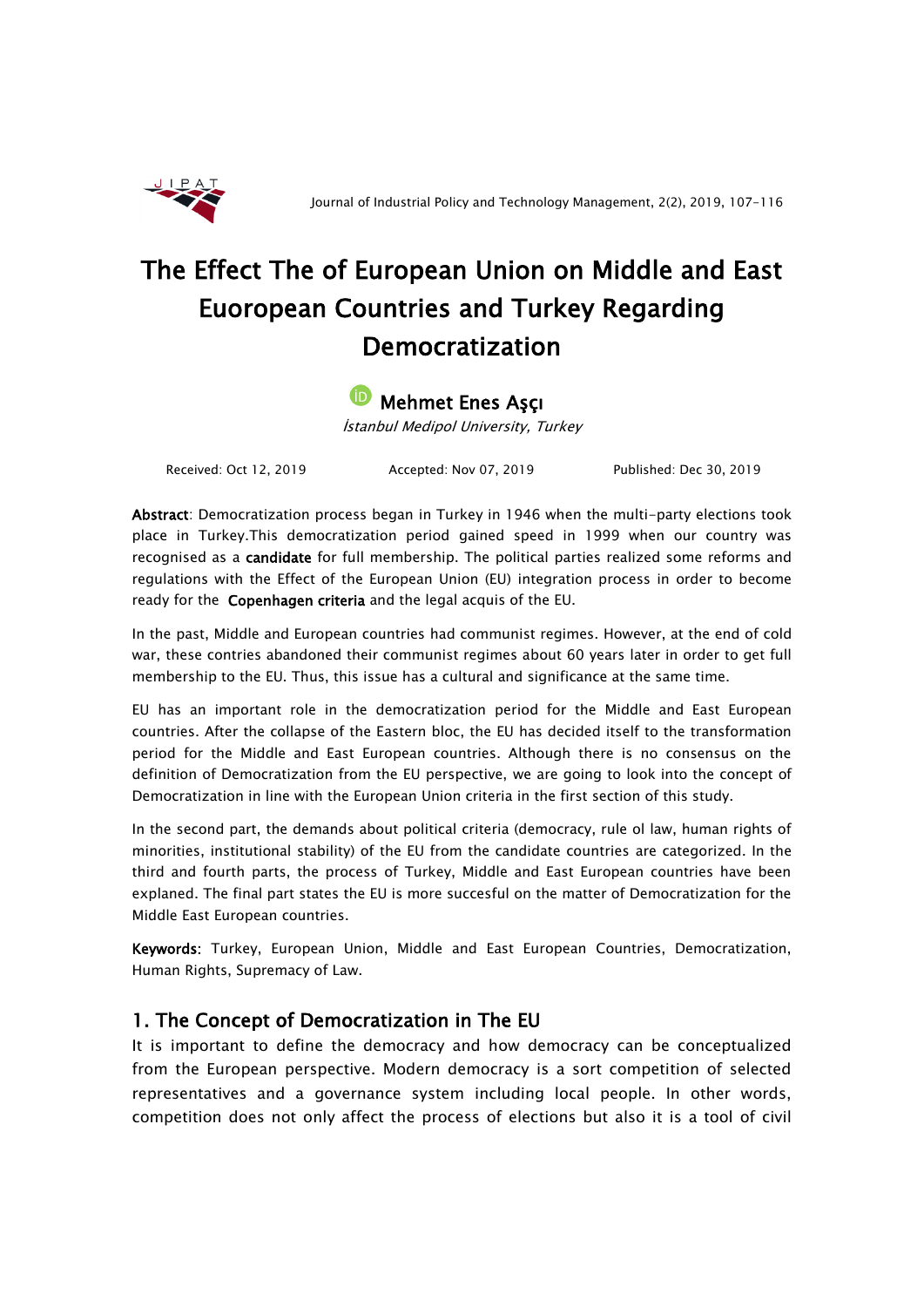people using non-govermental organisations or some interest groups that have impact on the public policies. In the process of making public policies, coorperation among selected representatives is as the competition between them (Schmitter and Karl, 1996).

European Union and Copenhagen criteria convey the significance of an available and possible existence of democracy which based on Conditions and certain procedurs. Democracy, superiority of law and basic freedoms should come up together within this framework.

The European Union supports representative liberal democracy can be examined under three main titles.

### 1.1. The Conditions of Democracy

### 1.1.1. Political Rights

- Every citizen has right the to stand for election,
- People who have legislative prerogative and executive power come to power with the result of the right choices,

### 1.1.2. Personal Freedoms and Human Rights

- There is a platform which creates a free debate and freedom of belief,
- There is a platform which supplies reliable information, independent media companies and freedom of press,
- It is also possible to follow the performance of government and statement,
- There is a check balance system which prevents extreme power of the governments, controlling it through some institutions, mechanisms and some independent sources,
- People have the right of Establishing organisation and help one another to protect their own values as well as their interests,
- There is a limitation for the state for intervention towards private life of the local people,

### 1.1.3. Supremacy of Law

- The whole conditions have been guaranteed on legal basis,
- Implementing mission of all the Conditions undertaken by independent courts and judiciaries,
- All the legislations must be fullfilled for every citizen equally,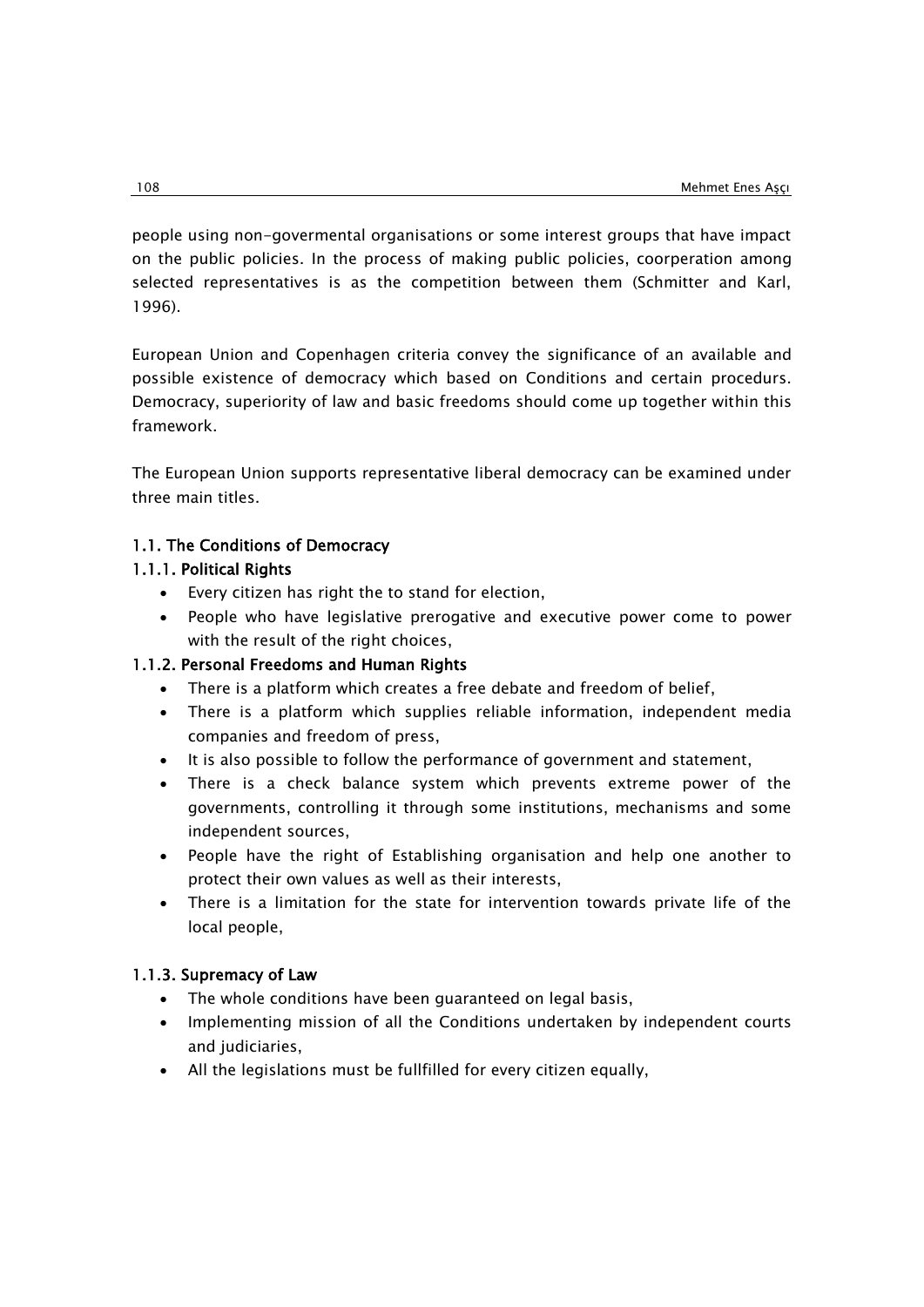## 2. The Demands of The European Union About Political Criteria From The Candidate Countries

We may categorize the political criteria of the candidate countries for full membership to the European Union (Gürsoy, 2011).

- Democracy: In its simplest terms, democracy can be defined as having the right of control over political leaders as exercised by citizens who have equal and broad rights (lord, 2001).
- Rulu of Law: Rule of law refers to the fact that every man, women and child has equal rights and the state sholud implement the entire rules in the same way for each citizen in the country. Equality under the law means that elected governments in a state management have the same responsibilities. In other words, ruler cannot move in an allegal way because they should obey the rules. Otherwise, they will be subjected to judgement by independent courts (Gürsoy, 2011).
- Human Rights:"Basic rights and freedom" can be defined as treating all people in a way that does not subject them to discrimination and marginalization based on their certain Attributes such as citizenship, nationality, language, religion, ethnicity, gender, sexual, orientation, age and talents. Some of human rights examples are to be free and equal, to have personal security, to set up a family, to attend elections freely, to appropriate, to work under good Conditions, to have a rest, to receive education of high quality, etc. [\(http://abkampi.ces.metu.edu.tr\)](http://abkampi.ces.metu.edu.tr/). In terms of personal freedom, the right of free speech, the right of establishing an organisation, freedom of press and knowledge acquisition etc. Can be listed. So we cannot disregard personal freedom and basic human right. In addition, these personal freedoms and human rights are the guarantee of polştical rights. For examples, freedom of speech or knowledge acguisition is crucial and if there is no freedom of speech or knowledge acquisition in a place, it would be impossible to condider that çivil people can use the right to elect and be elected in an appropriate.
- The Rights of Minorities: When we look at general definition of minorities in the perpective on UN, we see the general definition of Frencesco Capotorti in 1978. According to Francesco Capotorti, in a society with the population of members Being less than the others, they are non-sovereign but members of this group of people are the citizens of the country and have diffrent kind of language, religion, culture and different life styles. These people are the minorities in a country and they try to preserve and maintain their own peculiar attributes in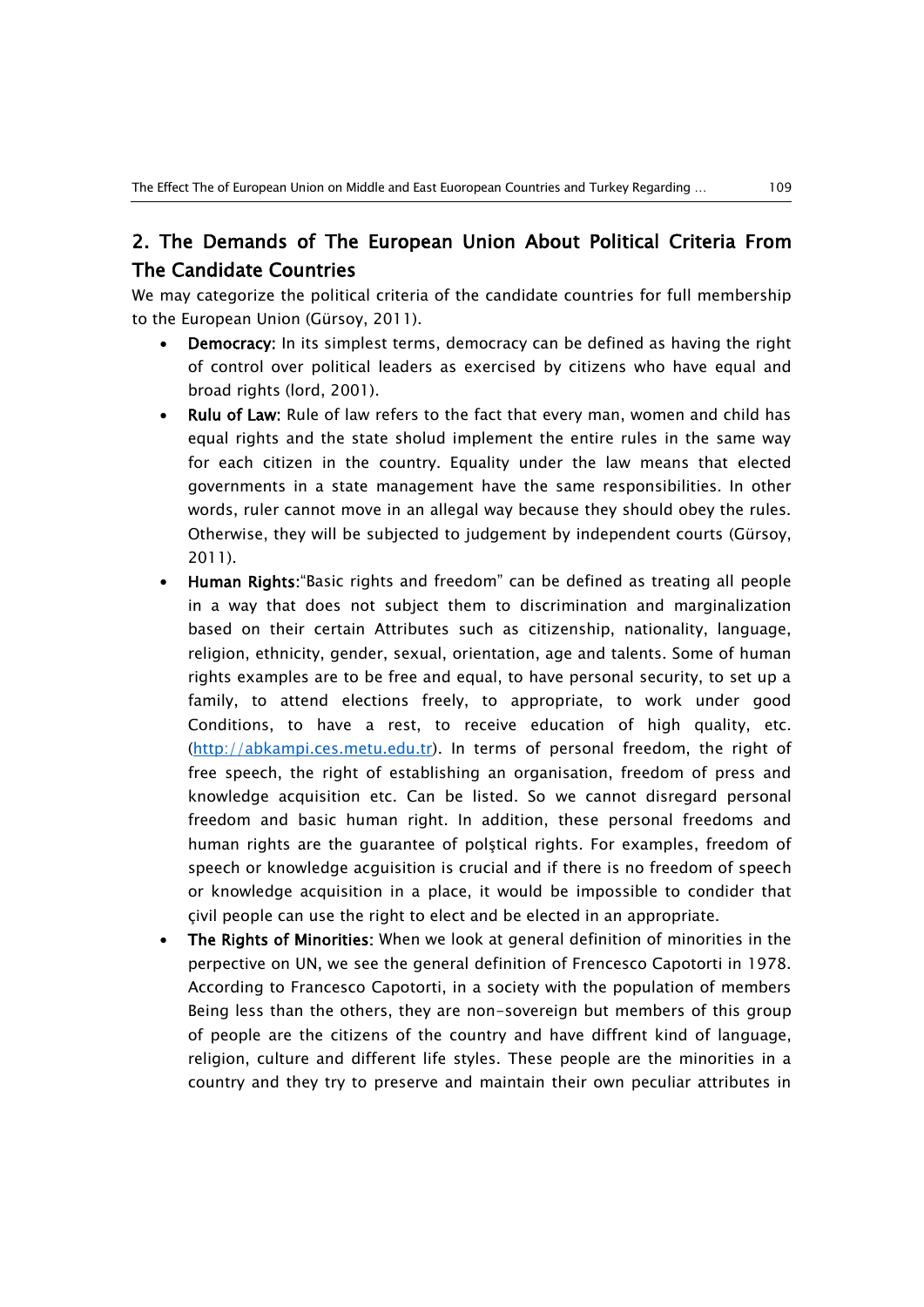the place they live. Moreover, as Capotorti mentioned, the minorities have sense of solidarity (Oran, 2004).

In the process of "nation-state", the minorities were living under the sovereign nation state and they Gained importance at the end of 20th century in terms of international Relations. In this period, minority groups started to Express their differences Regarding aspects concerning ethnicity, religion and language in a more comfortable way.

European Union countries demand from the candidate countries to protect the fundemantal rights of the minorities and EU also states that candidate countries should confer some positive rights to all the cultural and ethnic groups within the candidate countries (Özgün, 2013).

 Institutional Stability: This concept emphasizes that each group contributes to the democratic regime regime in an attitude-based and behavioural way, Being respectful and staying connected to it. Some examples could be provided such as political parties, large masses which are easy to manipulate some military and bureaucratic state institutions, etc. If these groups do not consider moving out of pariament or deciding not to obey the rules, it is a signal towards the consolidation of democracy. In this kind of regimes, loser of the elections and whole crucial political actors prefer to join the free elections again. In other words, they do not choose to engage in anti-democratic behaviours. Furthermore, they think that the other ideas that belong to other groups of people and this leads to an environment of trust towards the regime (Gunther, Puhle, Diamandourus, 1995).

### 3. Democratization of The Middle and East European Countries

Democratization process in Middle and East European countries is a little different than the other European countries. In other words, other European countries were not under authoritarian rightist political structures, and their political parties were communist totalitarian regimes. So, they preferred democratic regimes when they were under leftist regimes. Communist state government became very effective in political and economic areas among the local people at the same time. In Middle and East Europe, Democratization leeds to political liberalization and capitalist economy at the same time in these countries.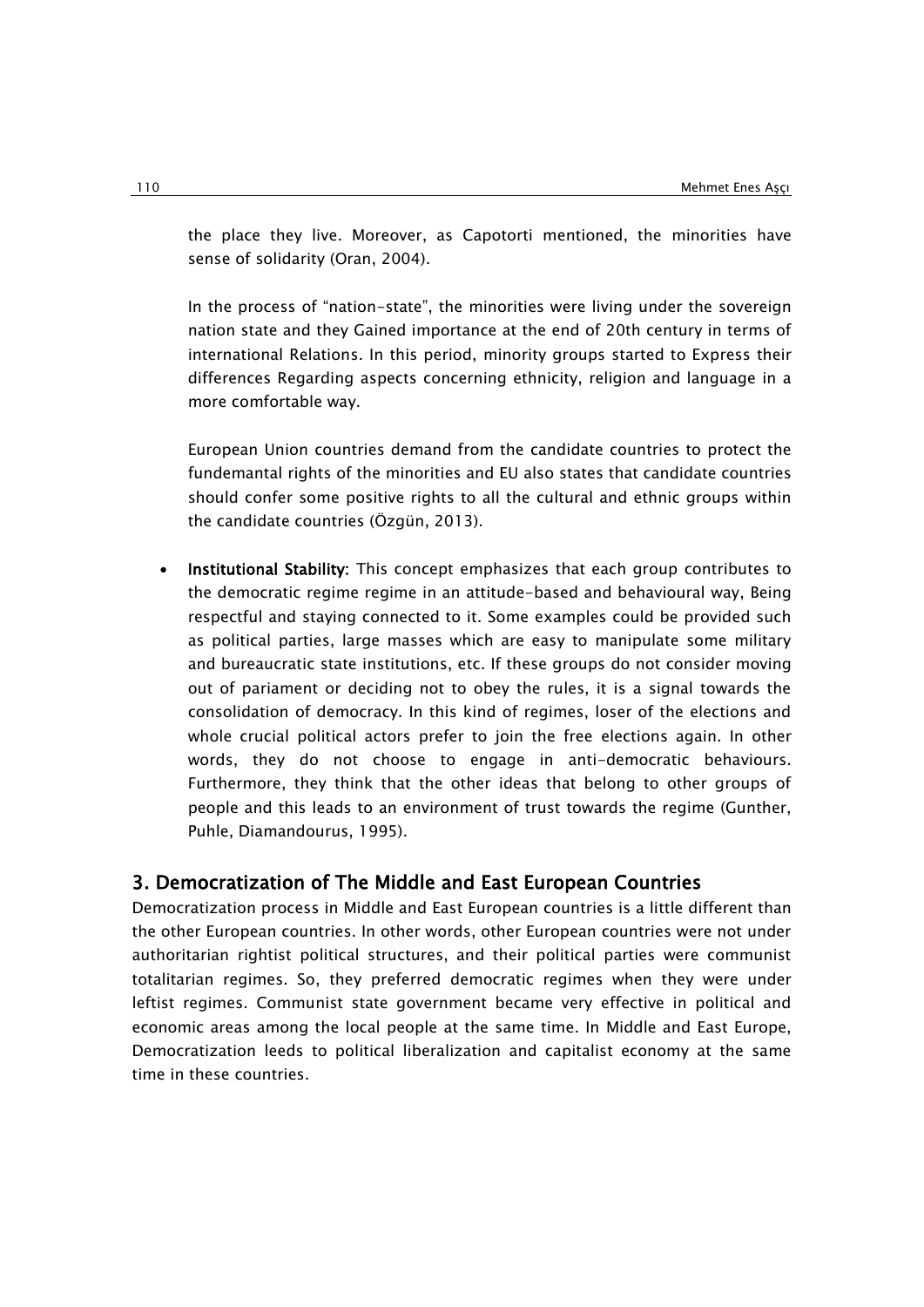It was not an easy step because most of East European countries were an ally of Soviet Union in the past. From this perspective, joining the EU and becoming a full member to EU was highly significant and a very crucial step for these countries. We cannot ignore the oppressive role of the Soviet Union and in a sense, of Russia, in delay observed among most of the Middle and East European countries with respect to their transition to democracy. Since these countries became a member of EU, the power and Effect of Russia diminished in these Middle and East European countries (Gürsoy, 2011).

All of the political and socio-economic improvements showed that for Middle and East European countries, constitutional amendmends are so essential. The first thing to be done was that the political and economic rules and regulations of current administrations would come to an end in Middle and east Europena countries. This process had three main aspects.

The first one was about private ownership, privatizations and free market which were significant and an economical programme prepared by the statesmen. The second one was concerned with bureaucratic issue. For instance, these Middle East and East European countries made some legal changes on the role of state and allowed some institutions to transform and make different structures.

The last one was about altering the regulations in the written constitution for a better constitutional structure and reducing the state intervention with fundamental rights and freedom. Thus, the basic aim was the liberalization of the society more (Tunç and Türkoğlu, 2007).

Among these countries, Poland was the first country that adopted democracy in 1989. There was a community and this community was not under the authority of the state. The leader of this community was Lech Walesa who negotiated with state and at the end of the negotiations, he achieved to conduct semi-free elections in Poland. During the Cold War, uprising took place in some of the communist countries and the Soviet Union suppressed these uprisings. Yet Mikhail Gorbachev decided to realize some steps towards transparency. These steps are known as *Glasnost* and *Perestroika*. The Soviet Union did Show any intervention to Poland and this behavior became a hope for the other communist countries. To illustrate, in Hungary people made their first assembly in March, 1990. In the Czech Republic, the Velvet Revolution caused the old regime to collapse and in June, 1990, the firs election was held there. On the other hand, another revolution happened in Bulgaria and the sate government changed itself.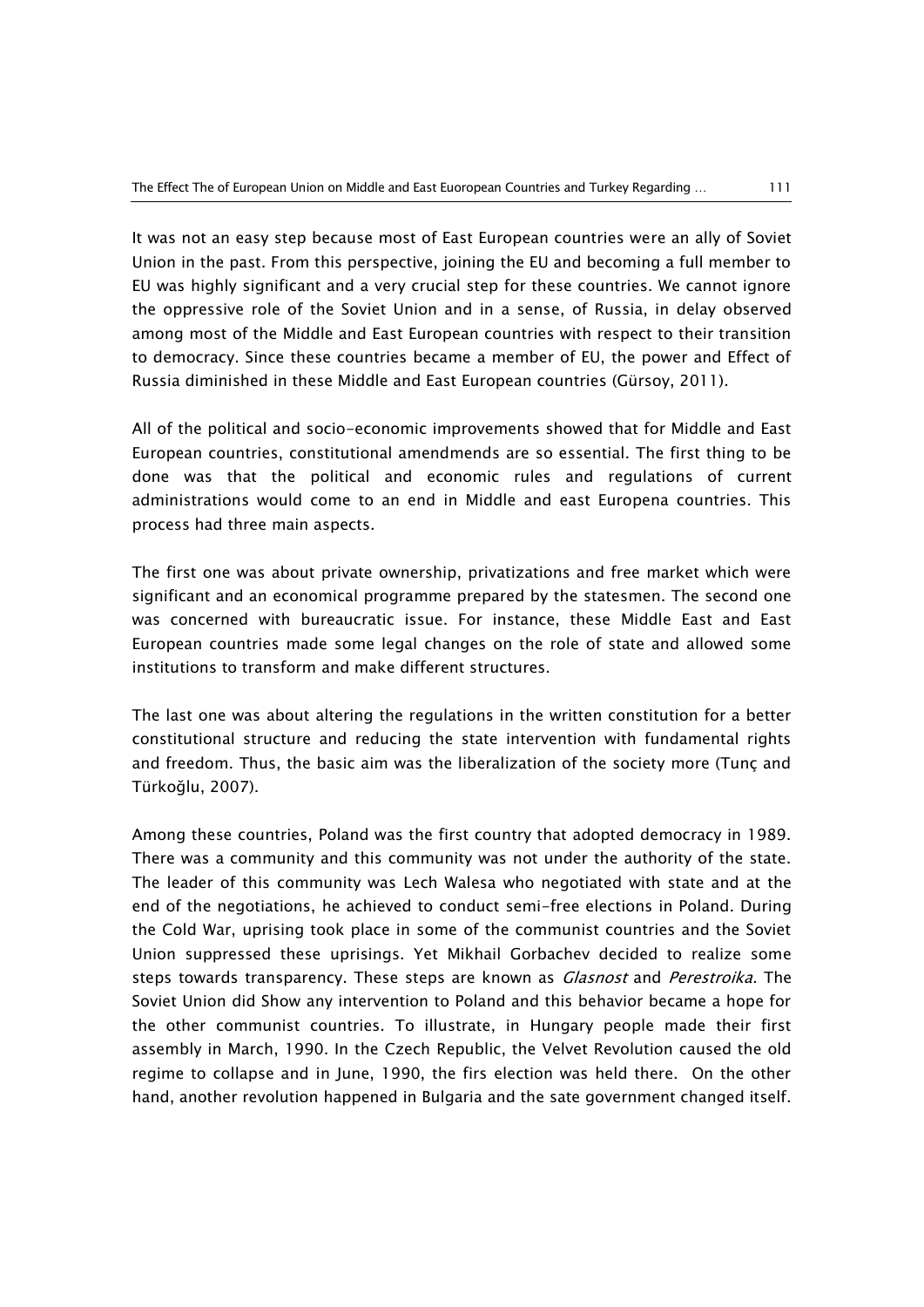A bloody revolution occured in Romania and the dictatorship of Nicolae Ceauşescu collapsed.

Significant changes have been observed in the Democratization process concerning Middle and East European countries with regard to the agreements made with the EU, In this period, EU played very effective role here. This is because the Soviet Union had collapsed; and during that period Middle East European countries put forward their demands concerning their full EU membership. Thus, this process had quite an Effect on Democratization. It means that more pressure was exerted on the candidate countries. From this perspective, the Middle and East European countries as candidates should change or make new rules and regulations with the coordination of EU. It should be noted that this pressure made the relations stronger Between EU and Middle and East European countries gradually. EU helped those lands in the economic field. The aim was to develop economic and social situations of the candidate countries and improve the formations of the institutions as well as the infrastructure in candidate countries.

There is no doubt this economic aid reduced the level of adaptations problems of the Middle and East European countries in EU and especially in left wing political groups, this economical support reduced the willingness to become radical and turn back to Communism in these countries. European Union supported knowledge transfer and technical aid for investments. These sort of activities and aids made more the political parties more powerful, and some non-governmental organisations and some of the state institutions lent their support for fullmembership to the EU in the candidate contries.

### 4. Democratization of Turkey

In Turkey, the multi-party system was realized 1946 and the Democrat Party (DP) came to power in the election held in 1946. With the establishment of the government of DP, Turkish political system gained a more democratic status. This date, however, is later compared to the other dates of the EU countries. Also the development of democracy in South, Middle and East European countries was realized when these lands got the membership for European economic community. However, the situation was very different for Turkey. In other words, Turkey made the application for the European Economic Community (EEC) 1987. Despite becoming more democratic and with the process of consolidation happening at the same time in the other candidate countries, in our country of consolidation is still going on. The radicalization in the society and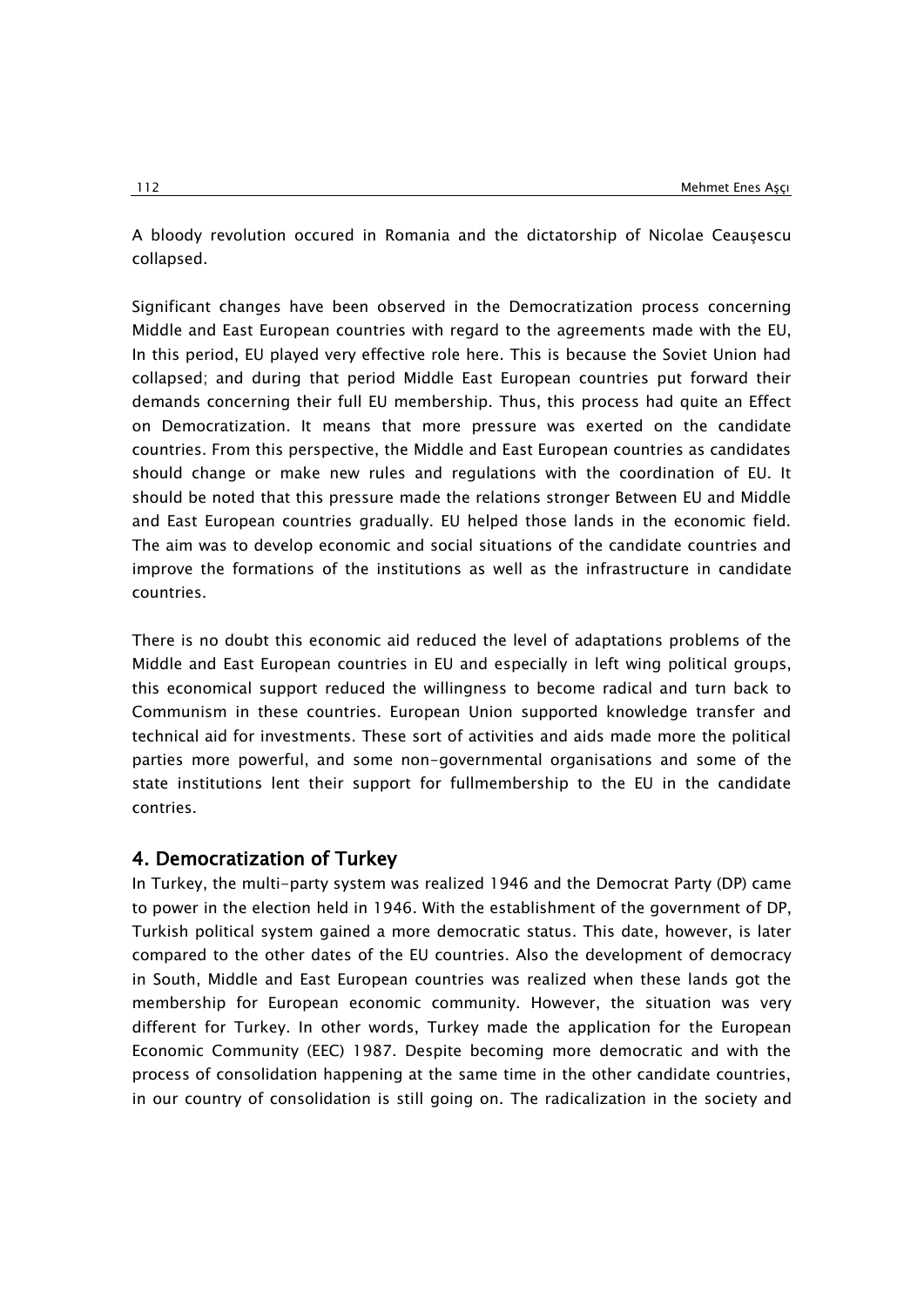lack of trust from the opposing groups led to Military coups in 1960 and 1989 and military interventions later in 1971 and in 1997 in Turkey. Democracy has been put aside sometimes and afterwars, a transitional period followed. The deficit regarding political rights, human rigths, personal freedoms and rule of law is still going on. As a result of this situation, some basic conditions of democracy have not come true in its fullest sense yet (Gürsoy, 2011).

In 1999, with the Helsinki summit get the status of candidate country and European commision Published a document known as "accession partnership 2000". In this document there were some expectations from our country for full membership to the EU. Turkey presented her national program on Copenhagen criteria and a calendar for full membership to EU again in the yerar of 2001 (Dağı, 2001). Following a highly sceptical evaluation, the EU decided to initiate membership negotations with Turkey on November 3, 2004. The Commission recommended Turkey to deal with the political criteria sufficiently (Tezcan, 2005). Until December of 2004, EU countries put an obligations for Turkey in order to complete her missions. This reform movement gave a great Speed to Turkey in terms of negatioations (Commision Report, 2004).

Accessing partnership document has some priorities and for this situations several constitutional reforms were realized by the Turkish parliament. To illustrate, between 2001 and 2004 the parliament made two major constitutional reforms. Civil law and criminal code were accepted by the parliament. The government established a group of reforms to monitör and follow up the Relations betweenTurkey and EU actively. The Turkish government also established a General Secratary Office for EU in June 2002. Also each ministry and public body created their own related units (Sözen ve Shaw, 2003).

In modern democracies, non-governmental organisations play an important role and to improve them, the law of associations came into force so that the level of state interference on non-governmental organisations and its field of activities in Turkey would be reduced (İKV, 2006).

Another problem was that the Military had a political effect on Turkish policies. However, in European Union countries politicians consider that the Military should be strong for the enemies in a candidate country and also it should be less effective with regard to the political issue. In other words, the Military should be dependent on democratic control in the domestic politics in a country. EU gave some suggestions to Turkey about the civil-military Relations and in the progress reports in 1998, 1999,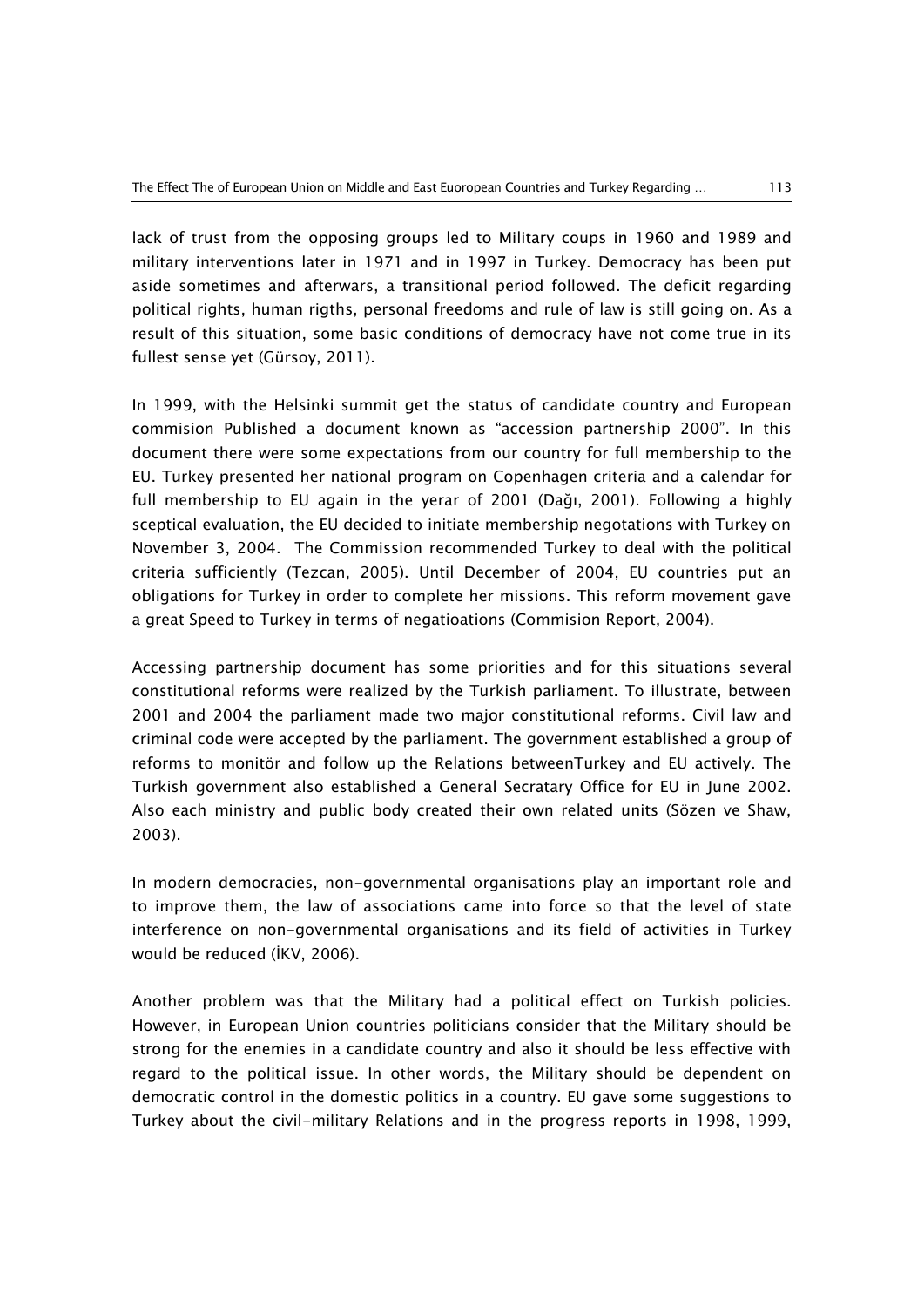2000 and 2001. They stated that for Turkey there was a need for change with regard to the control of civil politicians on Military service (Cizre, 2004).

Turkey made some regulations on the National Security Council and identified the missions of the National Security Council again. So, Turkey came closer to practices which EU countries had adopted. In August 2004, the prime minister assigned a civil general secretary for the Council. Moreover Justice and Development Party (AKP) government allowed Turkish Court of Accounts in order to raise budget transparency and add some funds to general budget. AKP government was eager to control under the Turkish parliament. It was a natural reflection of democratization process.

In general, Turkey has achieved many good things since the EU countries declared Turkey as a candidate country in 1999 and from 1999 to 2006 Turkey has been able to succeed in many Things Regarding Democratization (Erdal ve Çolakoğlu, 2007).

### 5. Turkish Government's Amedments on EU Politicies

The motivating force of the AKP government Between 2002-2006 was the full membership to the EU. During that time, the leading party supported the full membership strongly, and thus, made necessary reforms according to the Copenhagen Criteria. Many Democratization reforms, such as the freedom of speech, opening TV channels in Kurdish, the amendments on Cyprus and Armenian policies have been put into practice. AKP took important steps in order to reduce the military force on Turkish policies. Business world, intellectuals from Turkey, western World Especially Brussels supported AKP and its reforms. However, when the negotiation period slowed down in 2006, the Relations Between Turkey and EU started to decrease.

In 2010, the referandum of constitution result 58% of "YES" to the AKP government. AKP leaders started to consider that nothing could threaten or prevent their policies. In addition economic crisis damaged the EU countries. However, Turkish economy continued to grow during this period. After this, PM Erdoğan thought that EU was not that essential for Turkey.

On the other hand "Arabic Spring" flourished the desire for leadership of Turkey in the Middle East, Bakans and Caucasus, which is a constructional heritage from the Ottoman Empire. As a consequence, the reforms initiated by the government were halted and EU wrote Turkey's progress report in a way that included heavy critism. In one speech Turkish PM Erdoğan said "The Mission of the EU is to write a report, our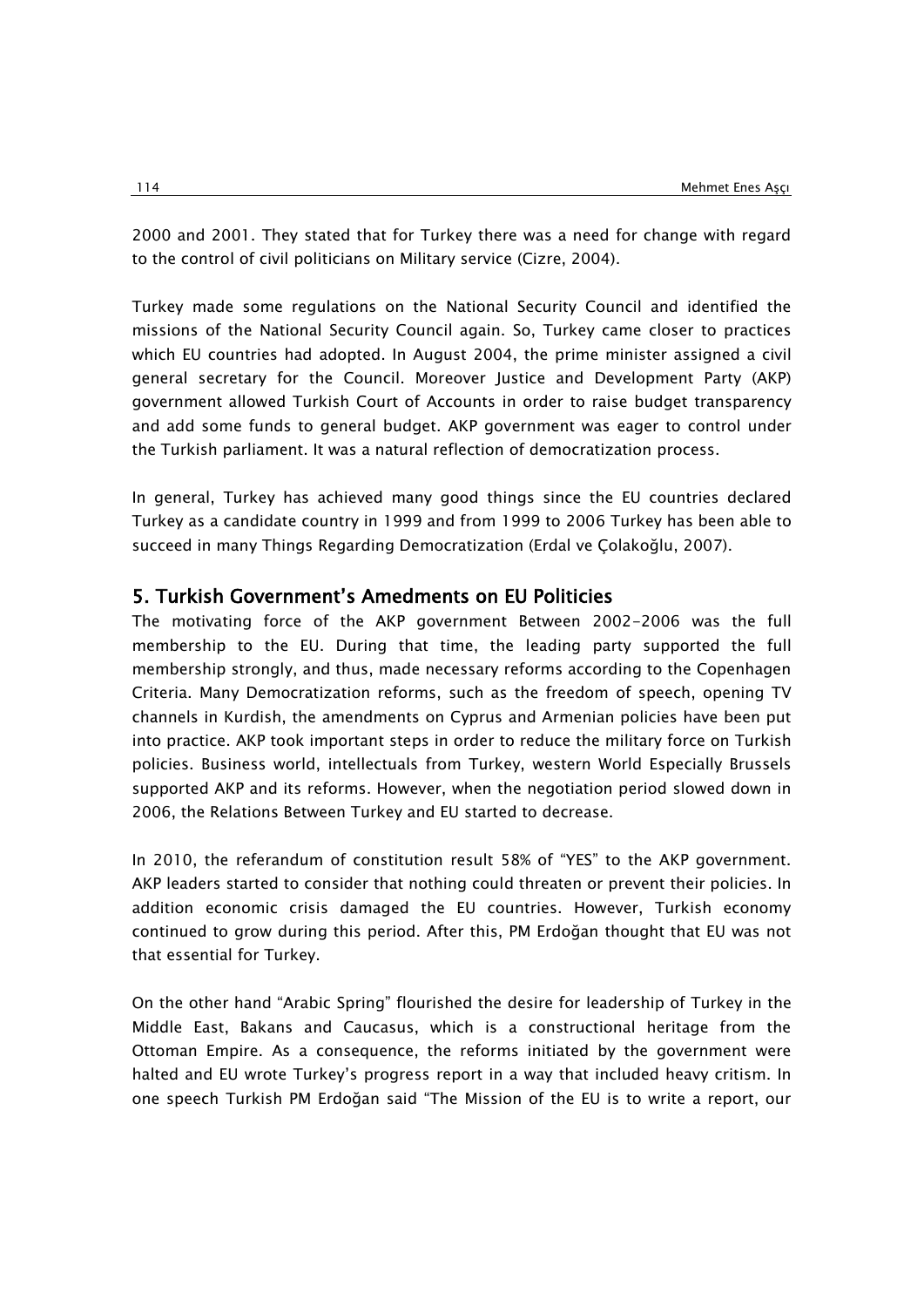mission is to execute what we know and what we want for our nation". In another speech Turkish PM also stated the following: "We are not taking into account EU decision on Turkey". This reply and declaration was clearly Against EU's comdemnation for security forces violence in Gezi Park protests in June 2013.

In 2012 Burhan Kuzu, who is an AKP deputy, declared he had casted away the whole progress report. The reactions of Turkish PM Erdoğan Against demonstrations were indications of the enf of EU dream.

### 6. Conclusion

From past to present, EU has placed a particular significance to Democratization. At the end ofthe 1970's and at the beginning of the 1980's. European Union contributed to South European countries on democratic consolidation process during the course they were candidates. European Union applied the procedure to the Middle and east European countries from 1990's to 2000. However, a relatively similar process was not observed for the case of Turkey.

On the other hand, EU supported the demand od South, Middle and East European countries for full membership to EU and gave an opportunity to political parties, nıngovernmental organisations, Trade and financial institutions and the other related institutions aforemnetioned in order to improve the process in a speedy way.

The communities in Middle and East European countries believed that if they could achieve the reforms properly, they could have better life conditions in the future; and in this circumstance they could put up with economic difficulties. For instance, comparing Turkey with Poland, Romania democratization issue has been accepted by the political perspective. And this also makes the entrance process speedier in these countries.

From the perspectives of our country, there is no possibility for full membership to EU in the near future. Consequently, in some parts of Turkish community, particularly among conservatives and nationalist, new reforms and regulations have been percieved as a threat rather than an opportunity.

### References

Bağımsız Türkiye Komisyonu Raporu, "Avrupa' da Türkiye: Bir Sözden Fazlası mı?", 2004. www.independentcomissionturkey.org/pdfs/turkish.pdf.